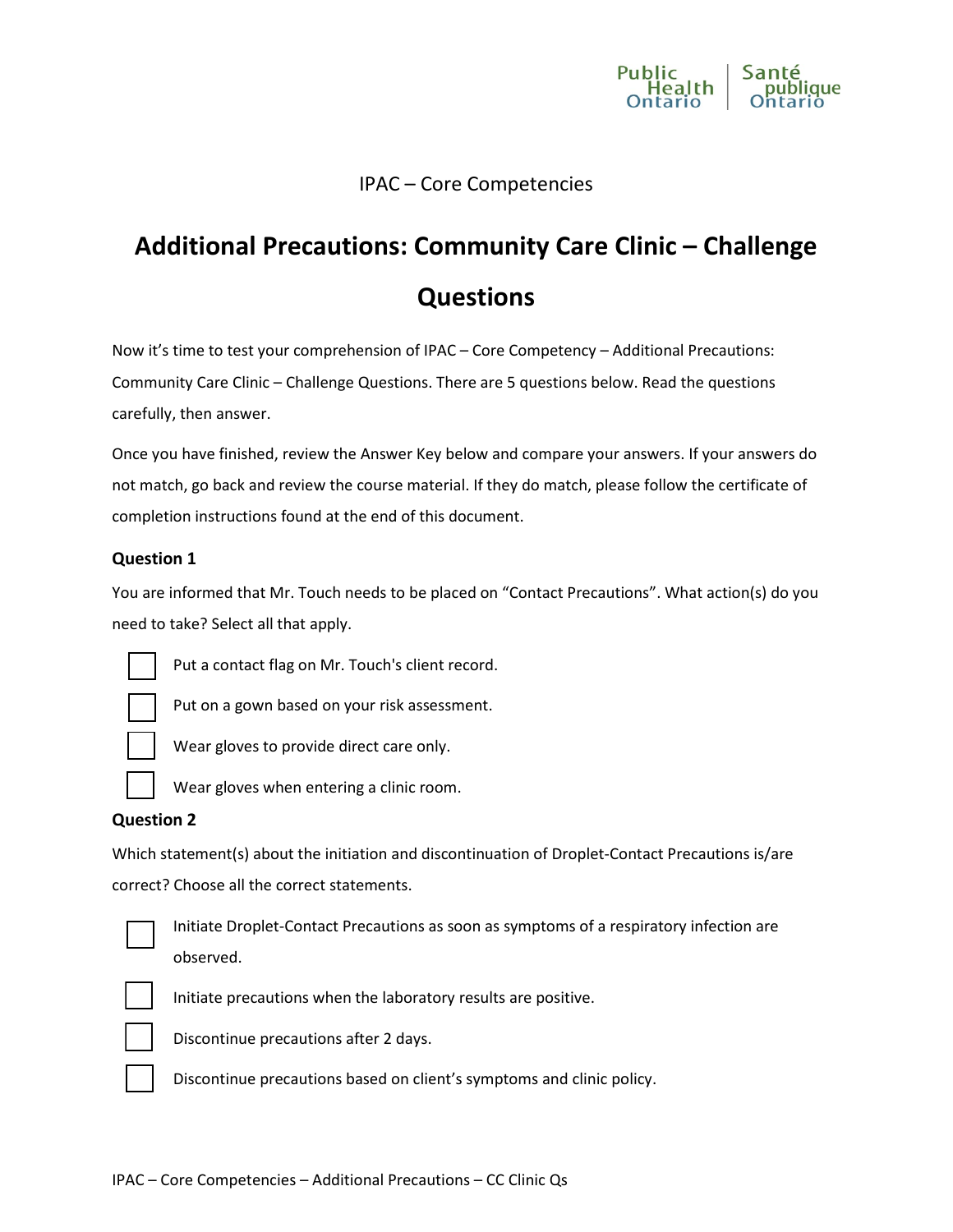### **Question 3**

Mr. Glum calls the clinic to book an appointment because his home care nurse is concerned his wound is infected. Mr. Glum has a history of an antibiotic resistance organism (ARO). Which strategy/strategies would help prevent the possible transmission of this infection?



Use Contact Precautions.

Clean the examination room after he leaves.

Flag the chart.

Disinfect all patient care equipment used in providing care for Mr. Glum.

#### **Question 4**

Mrs. Star has been triaged into a clinic room because she has signs and symptoms of an acute respiratory infection. There is a Droplet-Contact sign on the clinic room door. What Personal Protective Equipment do the health care providers need to wear to perform the following tasks?

| The doctor listens to Mrs. Star's chest.                                            |        |      |                |        |
|-------------------------------------------------------------------------------------|--------|------|----------------|--------|
| Gown                                                                                | Gloves | Mask | Eye Protection | No PPE |
| The receptionist removes a garbage bin from the doorway to Mrs. Star's clinic room. |        |      |                |        |
| Gown                                                                                | Gloves | Mask | Eye Protection | No PPE |
| The nurse sits beside Mrs. Star to do health teaching.                              |        |      |                |        |
| Gown                                                                                | Gloves | Mask | Eye Protection | No PPE |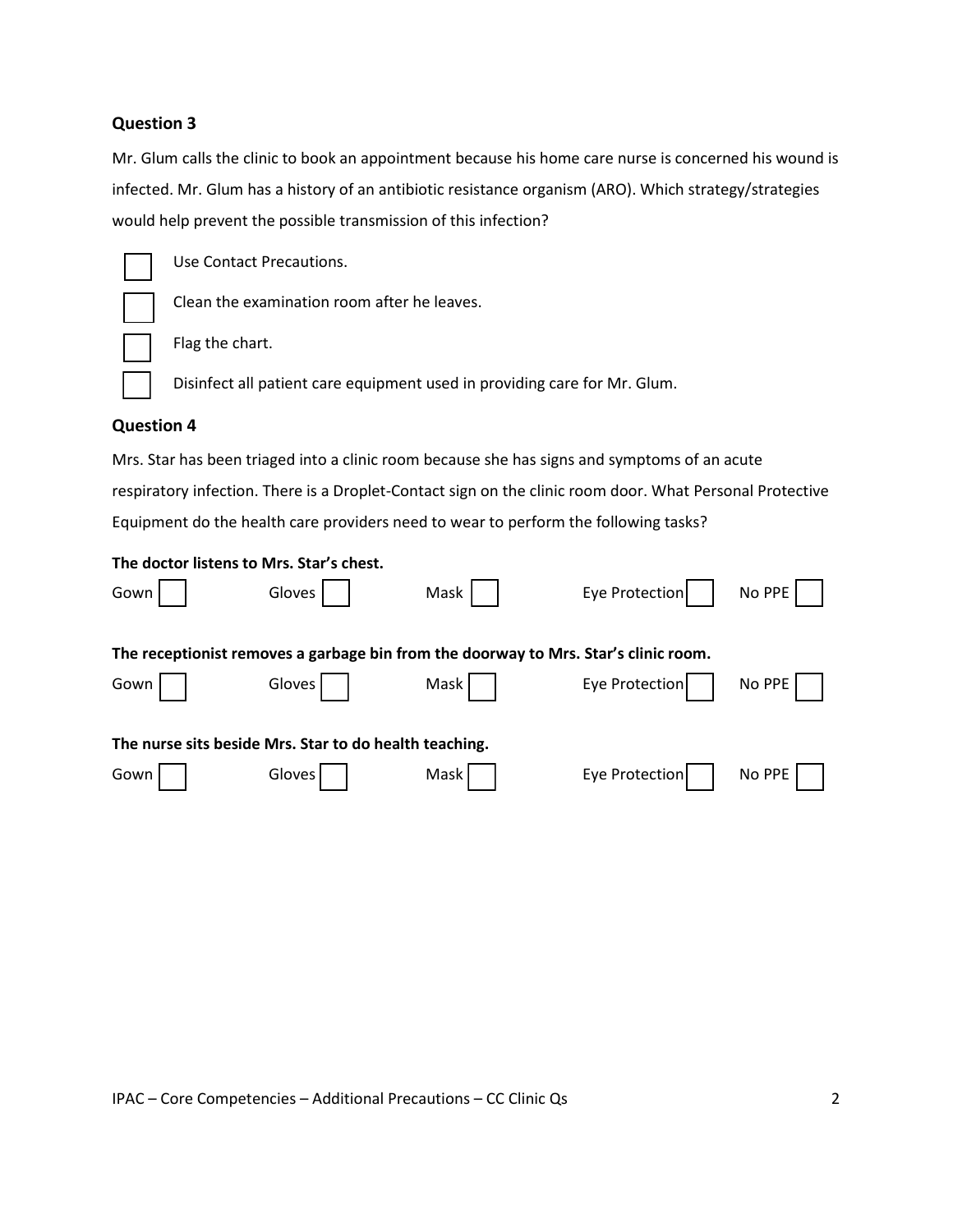## **Question 5**

Ms. Sky is placed on Contact Precautions in a clinic room for a gastrointestinal infection. She needs to go for blood work and an abdominal X-ray in the Laboratory and Diagnostic Imaging departments down the hall. Which action(s) is/are correct? Select all that apply.



Inform the laboratory and diagnostic imaging that Ms. Sky is on Contact Precautions.

Wear a gown and gloves when assisting Ms. Sky onto the Diagnostic Imaging table.

Wear a gown and gloves to talk to Ms. Sky and give her a requisition.

## **Answer Key**

**Question 1: You are informed that Mr. Touch needs to be placed on "Contact Precautions". What action(s) do you need to take? Answer:** 

Put a contact flag on Mr. Touch's client record. Put on a gown based on your risk assessment. Wear gloves to provide direct care only.

## **Question 2: Which statement(s) about the initiation and discontinuation of Droplet-Contact**

## **Precautions is/are correct? Answer:**

Initiate Droplet-Contact Precautions as soon as symptoms of a respiratory infection are observed.

Discontinue precautions based on client's symptoms and clinic policy.

**Question 3: Mr. Glum calls the clinic to book an appointment because his home care nurse is concerned his wound is infected. Mr. Glum has a history of an antibiotic resistance organism (ARO). Which strategy/strategies would help prevent the possible transmission of this infection? Answer:**

All